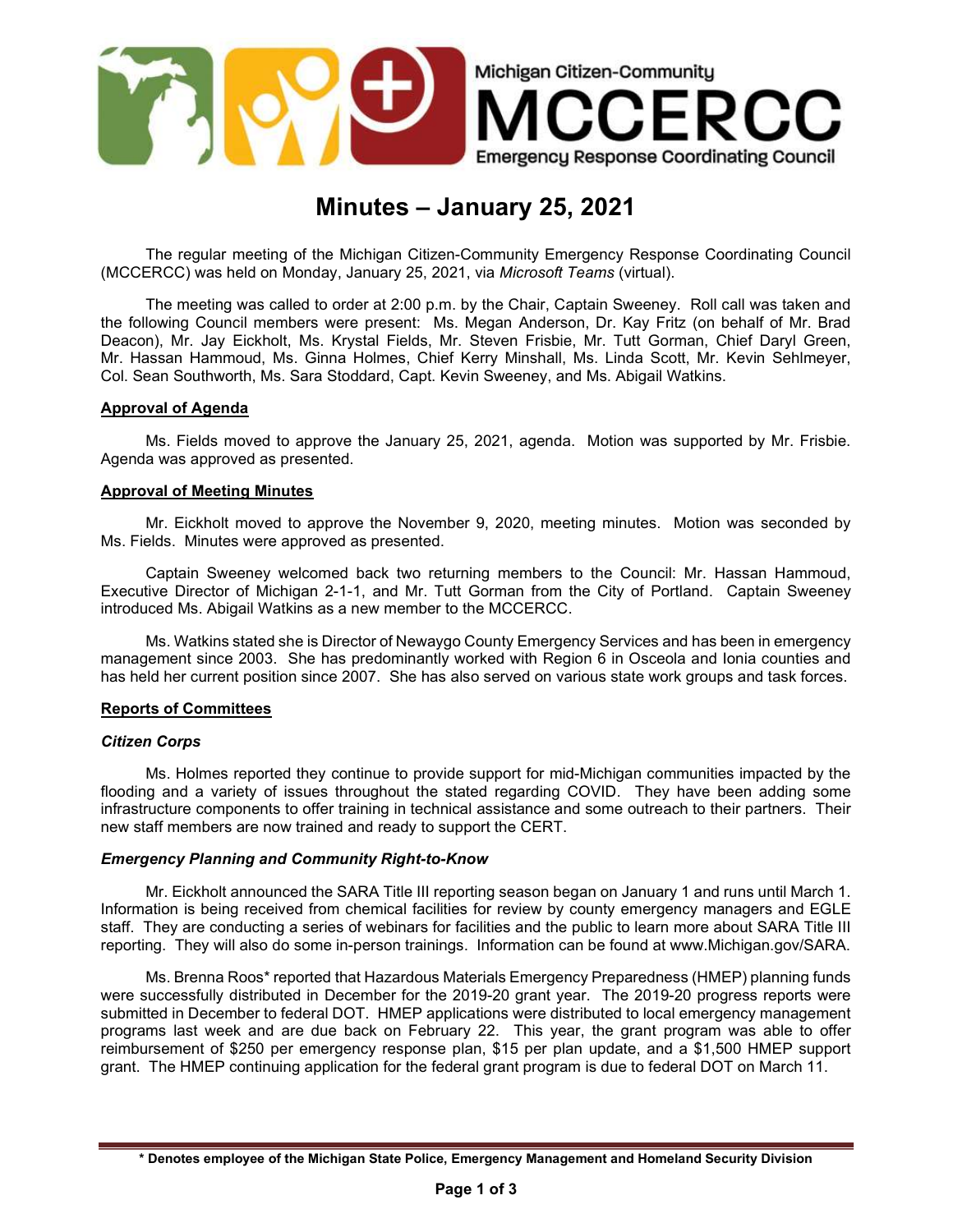### Hazard Mitigation

Captain Sweeney announced the Council is seeking to fill the Hazard Mitigation (HM) Committee chair vacancy. Ms. Phifer expressed interested in the position. Captain Sweeney asked if any other members were interested.

Mr. Eickholt made a motion that Ms. Phifer be appointed as chair of the Hazard Mitigation Committee. Motion was supported by Mr. Frisbie. Motion was approved.

Mr. Matt Schnepp\* reported the HM Committee met on January 22 to review the 2020 Building Resilient Infrastructure and Communities (BRIC) application rankings and are seeking Council approval of their recommendations, which are due to FEMA on January 29. Based on FEMA's criteria, they determined that projects be separated into tier categories to include Hazard Mitigation plans, building code projects, infrastructure related projects, and acquisition and elevation projects. Mr. Schnepp stated the BRIC Program will be annually funded based on 6 percent of disaster expenditures from around the country the previous year. FEMA opened the application period on September 30, and EMHSD put out a notice of funding opportunity in August, seeking project proposals by October 2. They received 25 proposals, which ultimately yielded 12 grant applications to include four plans, one capacity building project, and seven physical mitigation projects. Under the 2020 BRIC Program, states are limited to submitting \$300,000 (federal share) in planning applications, and those need to come out of the \$600,000 state minimum. The HM Committee reviewed the applications using the ranking process outlined in the Michigan Hazard Mitigation Plan (MHMP), as well as FEMA priorities and ranking criteria for the 2020 BRIC. Mr. Schnepp provided detailed information on the priorities and scoring criteria and provided a visual list of the 1-12 ranking order. From highest to lowest score they include 1) Kent County Plan, 2) City of Ann Arbor Plan, 3) Networks Northwest Plan, 4) Osceola County Plan, 5) City of Grand Rapids Building Codes/Accreditation/Standard Improvement Project, and 6) City of Lansing Bio Swale storm water project, 7) Allen Park Acquisition, 8) Traverse City Boardman River Wall/Sanitary Sewer Stabilization, 9) City of Marquette Lake Superior Shoreline Stabilization, 10) Allendale Township Pressure Sewer Improvements, 11) City of Lansing Acquisition Demolition of Tree Structures, and 12) City of Luna Pier Elevation of three structures. It was noted the two jurisdictions included in the Networks Northwest Plan are Charlevoix and Emmet counties.

Ms. Fields made a motion to accept the BRIC application rankings as presented, which will be submitted to federal partners for potential awards. Motion was supported by Ms. Anderson. Motion carried.

Mr. Mike Sobocinski\* reported that in response to items detailed under the planning requirement of EMHSD's current Emergency Management Accreditation Program (EMAP) reaccreditation process, he is working on clarifying facts that would be presented as an attachment to the Michigan Hazard Mitigation Plan, which FEMA approved in 2019. Details would more thoroughly describe the connection between hazard analysis and the actual list of hazard mitigation activities.

#### Old Business

Ms. Jennifer Lixey-Terrill provided a Coronavirus update. There are currently 548,069 confirmed cases and an additional 1,601 since yesterday. Deaths in Michigan are at 14,291, including 221 deaths from yesterday. Of those 221, 205 have been identified from vital records review. There are two new variants of the virus called B.1.1.7 (from South Africa and the United Kingdom). A press release was issued after the first Michigan case was reported in Washtenaw County. Those cases have risen to 13, and there are four suspected cases in Wayne County. It is believed the variants are more contagious, but the current vaccines appear to be effective. Ms. Lixey-Terrill indicated they continue to work with state, local, federal, and private sector partners on mass vaccination strategies consistent with national guidelines. Vaccination phases will overlap and do not need to be completed before moving to the next phase. Current vaccines include Pfizer and Moderna, and the second inoculations for both need to coincide with the original dose given. They will discuss availability of future vaccines, to include recommendations for AstraZeneca and Johnson & Johnson, at a January 27 meeting. Chain pharmacies have signed a federal contract to provide vaccinations. MDHHS continues to emphasize the importance of social distancing, face coverings, and hand washing. They have recently developed a document to assist elderly individuals find vaccination locations through online resources, and information will be posted on their website once approved. They are also developing vaccination guidance for employers to assist their employees. Michigan is at approximately 203 cases per million, which is a 6.2 mortality rate and a 9.2 percent hospitalization rate among COVID cases.

<sup>\*</sup> Denotes employee of the Michigan State Police, Emergency Management and Homeland Security Division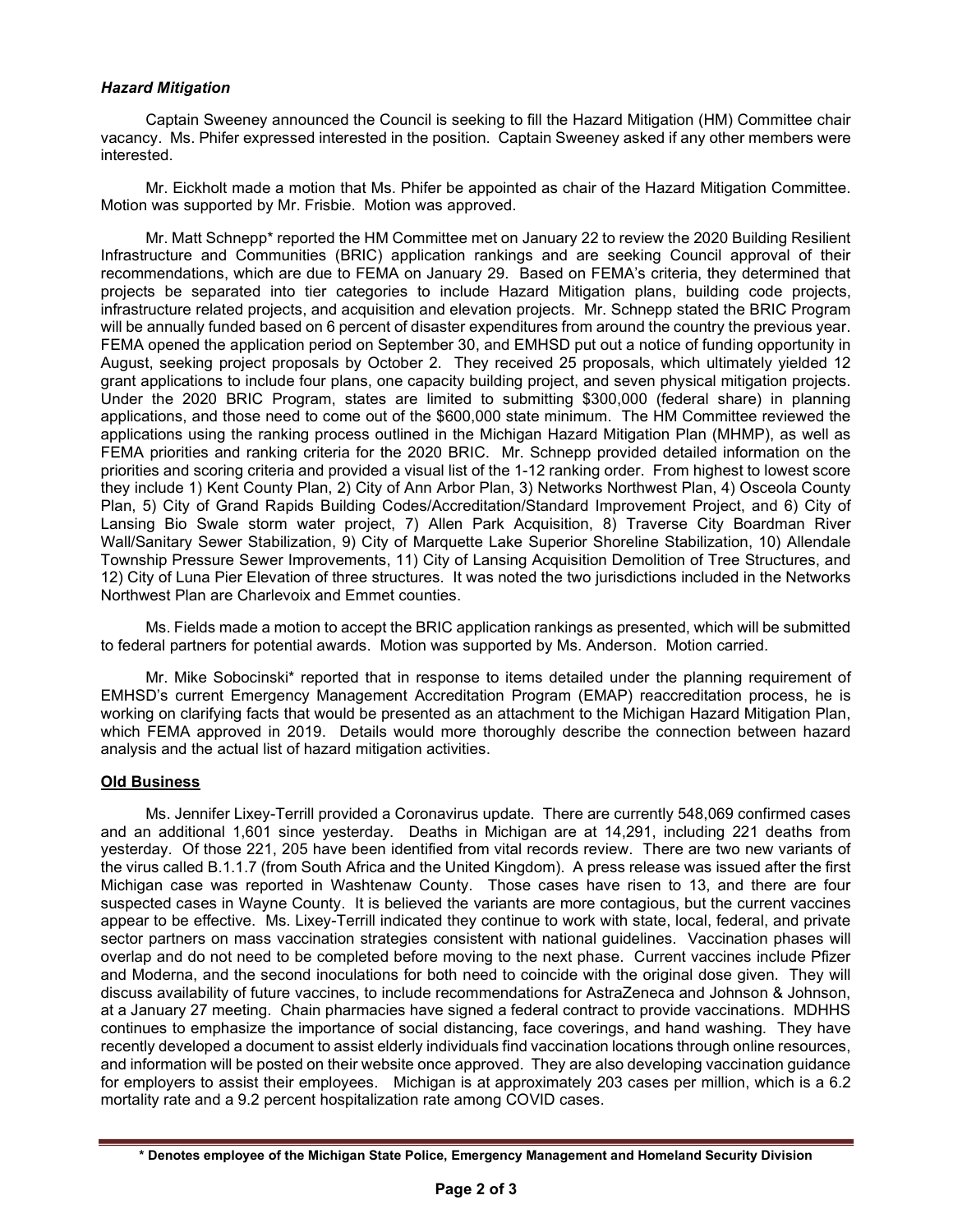Ms. Scott added they encourage registration of medical practices to administer vaccinations, and those services will be implemented as vaccines are received. Ms. Lixey-Terrill clarified there is a system in place to track adverse reactions of all vaccines administered across the country to include tracking COVID-19 reactions. The data is collected nationally, trends are identified, and information is provided to the states. Nothing concerning has been identified thus far.

Mr. Weber reported on stakeholder feedback for the 2020–2022 Strategic Plan, which was presented at the last meeting. They are seeking additional feedback and have developed a nine-question survey that will be disseminated via email. Council members should receive it by the end of the week. Some of the responses will be tied to the current EMAP accreditation, and the survey is a simple, documented way to secure feedback.

Captain Sweeney added they also want to identify stakeholder needs at a state level to ensure they are on the right path and goals set by EMHSD align with the needs of emergency management at the local level; therefore, the survey will also be sent to local emergency managers from each district.

## New Business

Mr. Hammoud presented on Michigan 2-1-1 services. They have been supporting COVID-19 response efforts since the beginning of the pandemic. A large population of Michigan residents were unable to apply for benefits due to the shutdown, so they partnered with the state and calls were directed to 2-1-1 for assistance. The vulnerable population was also directed to them for assistance with scheduling COVID-19 tests. Since June 2020, they have handled about 30,000 calls for benefits navigation and appointment scheduling. Mr. Hammoud stated that 2-1-1 is a toll-free service throughout the U.S. and parts of Canada. Community Resource Specialists are available 24/7 via phone, text, web, and chat and provide information and referrals for needs, such as education, childcare, employment, healthcare, mental health, household needs, housing and shelter, utility payment, and disaster and crisis-related issues. Michigan 2-1-1 supports statewide 2-1-1 collaboration and service delivery through shared infrastructure, community engagement, best practice guidance, and funding assistance. There are 7,000 agencies at over 14,250 sites with almost 37,000 programs and services, which are accessible through the 2-1-1 Resource Database. Michigan 2-1-1 regional centers handle over 400,000 contacts and provide over one million referrals each year. People contact them for numerous reasons and their job is to not only identify the presenting issue, but the underlying ones as well. Agencies are AIRS (Alliance of Information and Referral Systems) accredited, staff are AIRS certified, and records are verified at least yearly. Michigan 2-1-1 has supported disasters across Michigan by providing support with public messaging, resource referrals, surge capacity, damage report collection, volunteer agency deployment assistance, and analytics/data collection. Michigan 2-1-1 can support state and local communities better by developing formal plans for 2-1-1 to support response efforts and leverage 2-1-1 technology infrastructure, knowledge of information and referral, and surge capacity. Mr. Hammoud shared a visual list of the various disasters and emergencies 2-1-1 has supported across the state, and concluded by emphasizing the importance of proactive planning, which will help reduce public frustration and confusion and remove obstacles to quickly accessing disaster funding. Council members can contact Mr. Hammoud directly or via Captain Sweeney or Ms. Roos.

#### Public Comments

There were no public comments.

## Adjournment

.

Mr. Eickholt moved to adjourn the meeting. Motion was supported by Chief Green. Meeting adjourned at 3:32 p.m.

Mr. Brad Deacon, Secretary